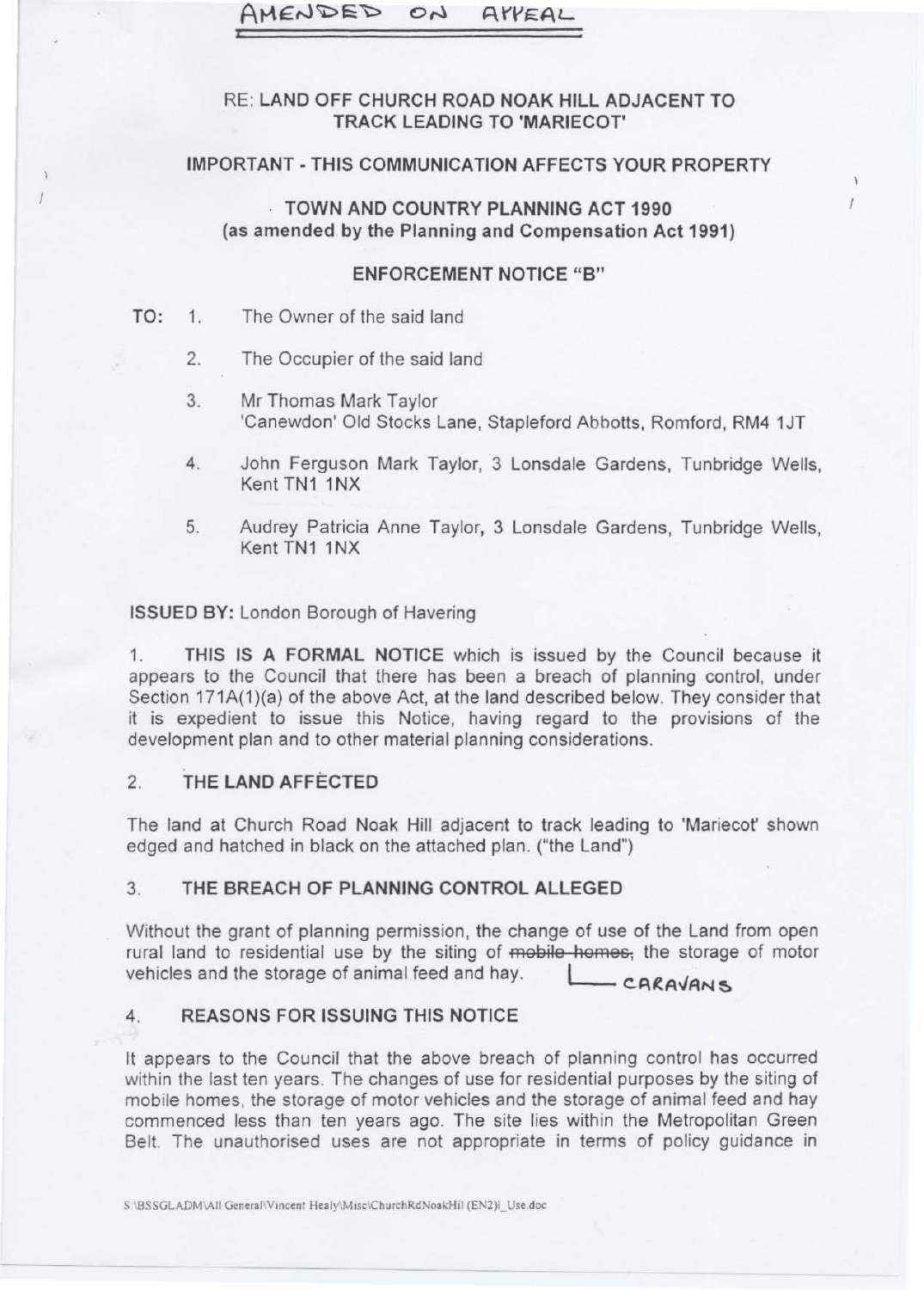sh $\dot{\gamma}$ uld be given, because planning conditions could not overcome this harm. PPG2: Green Belts and they are therefore In principle harmful to the function, character, appearance and openness of the Green Belt, and therefore contrary to development plan policies. The unauthorised used also cause actual harm to the visual amenities of the area. The Council do not consider that planning permission

In making its decision to issue this Notice the Council considered that the unauthorised use is contrary to the following policies of the Havering Unitary Development Plan: policies ENV1, GRB2 and planning policy guidance in PPG2: Green Belts.

### 5. WHAT YOU ARE REQUIRED TO DO

(i) Cease using the Land for residential purposes

Time for compliance:  $\frac{3}{2}$  months from the effective date of this notice.

(ii) Cease using the Land for the storage of motor vehicles

Time for compliance:  $\frac{1}{2}$  months from the effective date of this notice. 12

(iii) Cease using the Land for the purposes of storing animal feed and hay

Time for compliance:  $\frac{1}{2}$  months from the effective date of this notice.  $12.$ 

(iv) Remove from the Land all caravans, mobile homes, all building. materials, rubble, animal feed and hay arising from compliance with the above requirements and restore the Land to its condition before the breach occurred

Time for compliance:  $\frac{1}{2}$  months from the effective date of this notice  $\frac{2}{2}$ 

#### **6. WHEN THIS NOTICE TAKES EFFECT**

This Notice takes effect on 21st August 2007, unless an appeal is made against it beforehand

Dated:  $17<sup>th</sup>$  July 2007  $\qquad \qquad \qquad \qquad$ signed: Hayamande: '

Authorised Officer

on behalf of London Borough of Havering Town Hall Main Road Romford RM1 3BD

S \BSSGLADM\All General\Vincent Healy\Misc\ChurchRdNoakHil (EN2)1\_Use.doc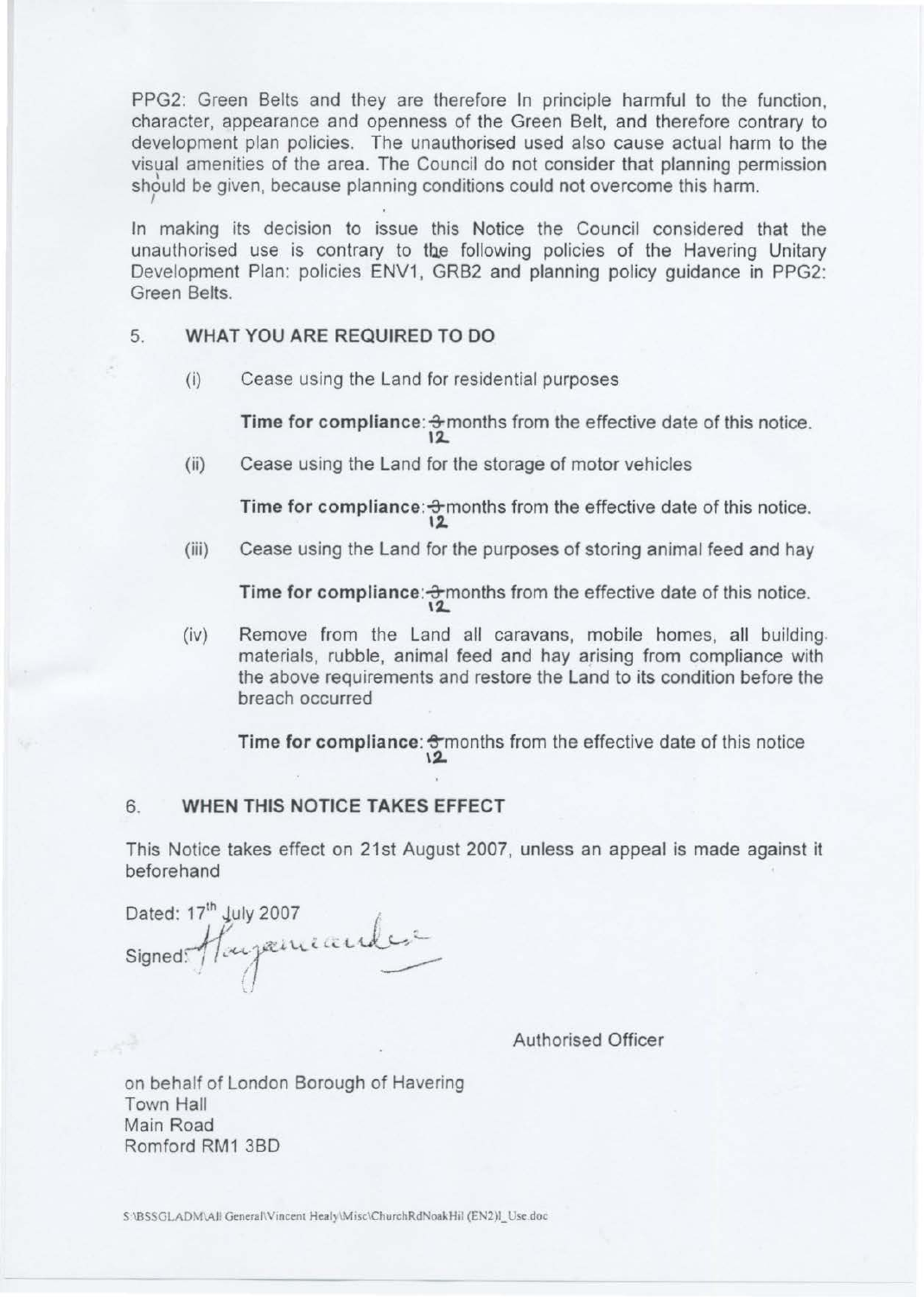#### **\_YOUR RIGHT OF APPEAL**

You can appeal against this Enforcement Notice to the Secretary of State by the 21st August 2007. Further details are given in the attached explanatory note.

#### **WHAT HAPPENS IF YOU DO NOT APPEAL**

If you do not appeal against this Enforcement Notice, it will take effect on 21st August 2007 and you must then ensure that the required steps for complying with it, for which you may be held responsible, are taken within the period specified in the Notice.

**FAILURE TO COMPLY WITH AN ENFORCEMENT NOTICE WHICH HAS TAKEN EFFECT CAN RESULT IN PROSECUTION AND/OR REMEDIAL ACTION BY THE COUNCIL.** 

#### **EXPLANATORY NOTES**

#### **STATUTORY PROVISIONS**

A summary of Sections 171A, 1718 and 172 to 177 of the Town and Country Planning Act 1990 (as amended) is enclosed with this Notice.

#### **YOUR RIGHT OF APPEAL**

You can appeal against this Notice, but any appeal must be in writing and received, or posted (with the postage paid and properly addressed) in time to be received in the ordinary course of the post, by the Secretary of State before 21st August 2007. The enclosed booklet "Enforcement Appeals - A guide to Procedure" sets out your rights. Read it carefully. If you appeal you should use the enclosed appeal forms. Two copies are for you to send to the Secretary of State if you decide to appeal. The other is for you to keep as a duplicate for your own records. You should also send the Secretary of State a copy of the Enforcement Notice.

#### **GROUNDS OF APPEAL**

The grounds of appeal are set out in Section 174 of the Town and Country Planning Act 1991 and are also set out on pages 2 - 5 of the enclosed appeal forms.

#### **PLANNING APPLICATION FEE**

Should you wish to appeal on ground (a) - that planning permission should be granted for the unauthorised development - then a fee of £265 is payable both to the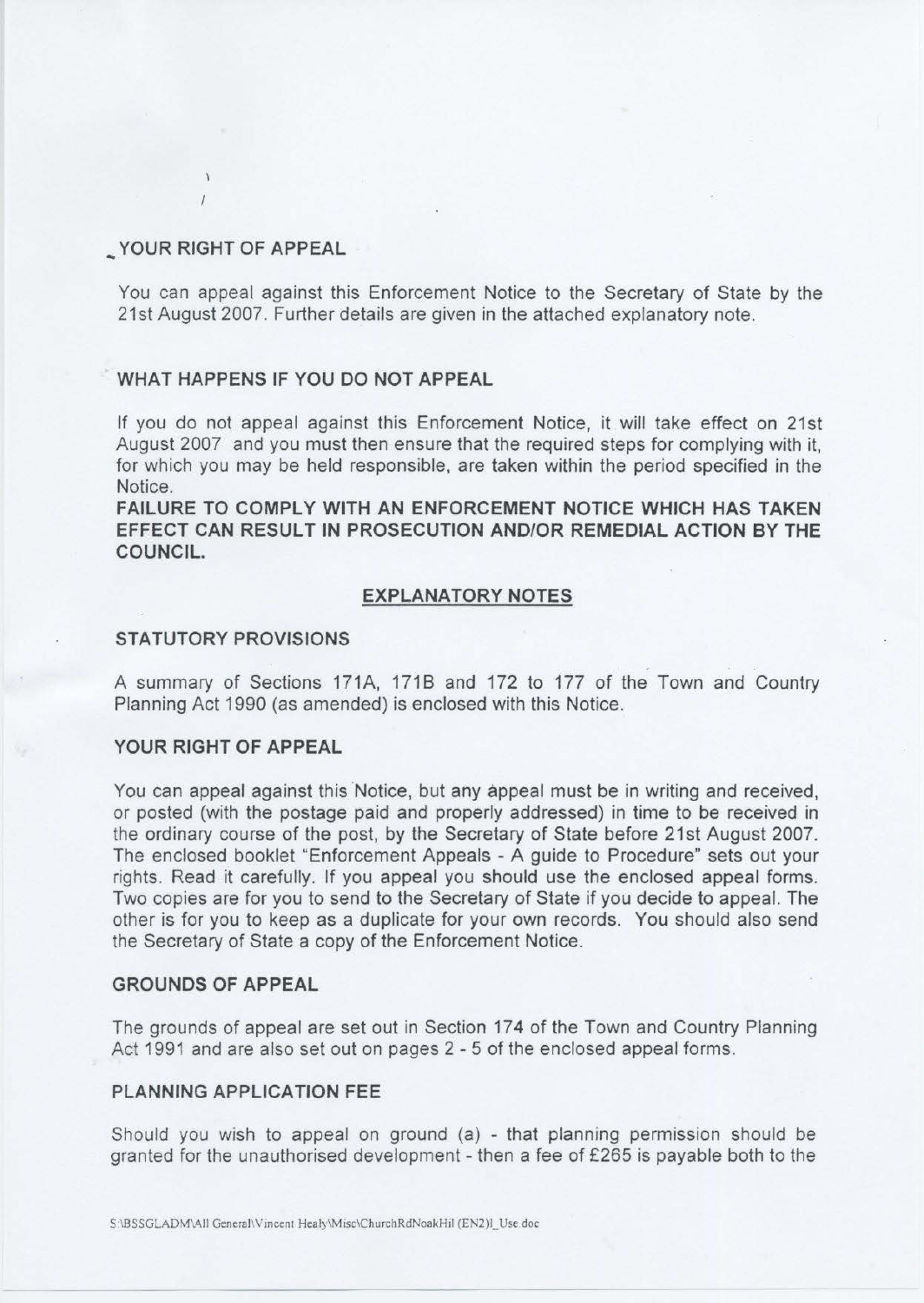Secretary of State and to the Council. If the fees are not paid then that ground of appeal will not be valid.

# STATEMENT ON GROUNDS OF APPEAL

You must submit to the Secretary of State, either when giving notice of appeal or within 14 days from the date on which the Secretary of State sends him a notice so requiring him, a statement in writing specifying the grounds on which you are appealing against the enforcement notice and stating briefly the facts on which you propose to rely in support of each of those grounds.

#### RECIPIENTS OF THE ENFORCEMENT NOTICE

The names and addresses of all the persons on whom the Enforcement Notice has been served are:

- 1. The Owner of the said land
- 2. The Occupier of the said land
- 3. Mr Thomas Mark Taylor 'Canewdon' Old Stocks Lane, Stapleford Abbotts, Romford, RM4 1JT
- 4. John Ferguson Mark Taylor, 3 Lonsdale Gardens, Tunbridge Wells, Kent TN1 1NX
- 5. Audrey Patricia Anne Taylor, 3 Lonsdale Gardens, Tunbridge Wells, Kent TN1 1NX

 $\sim$   $\sim$